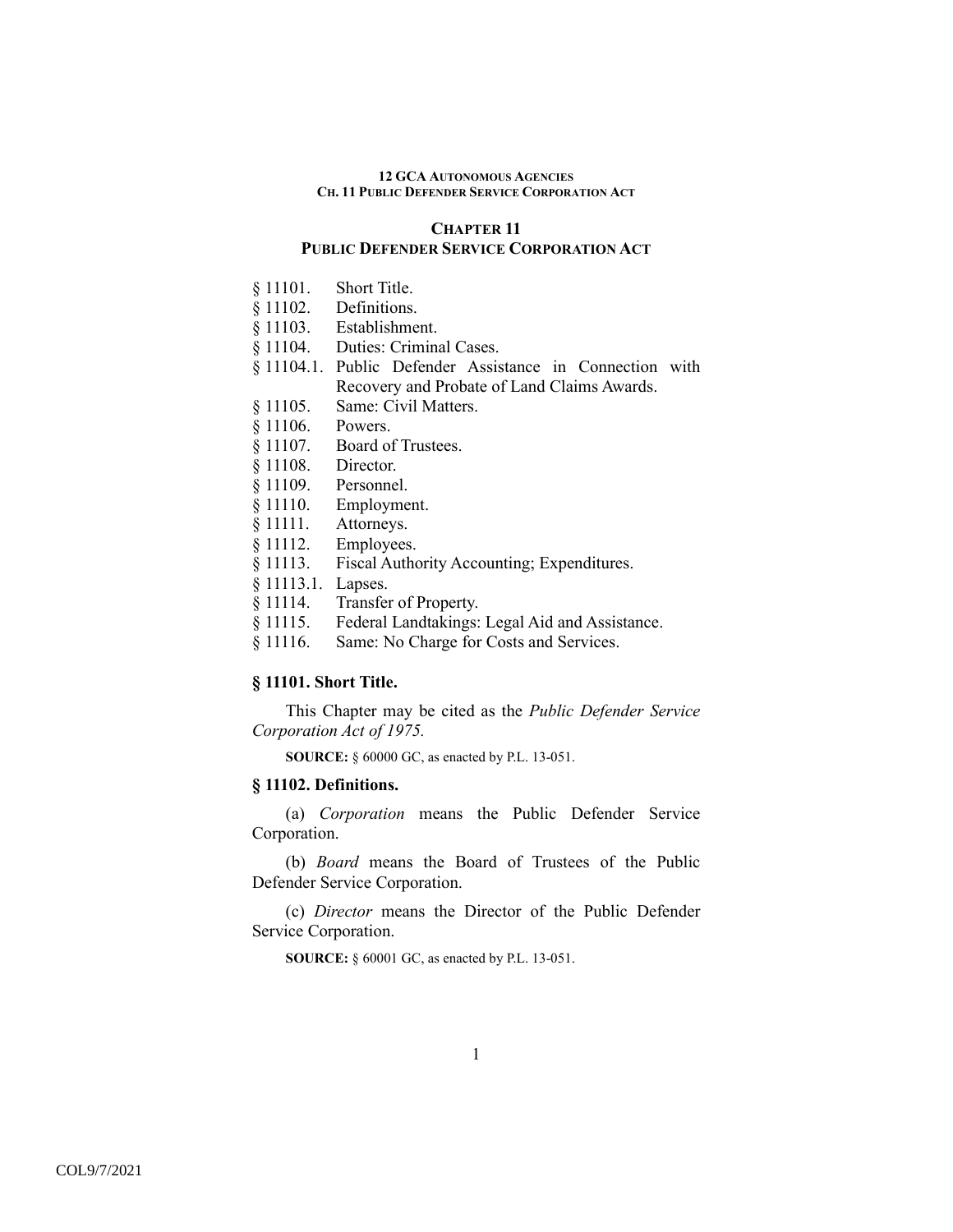## **§ 11103. Establishment.**

 In order to provide effective legal aid and assistance to those persons in Guam who are unable to afford counsel, there is created a public corporation to be known as Public Defender Service Corporation.

**SOURCE:** § 60002 GC, as enacted by P.L. 13-051.

### **§ 11104. Duties: Criminal Cases.**

 It shall be the duty of the Corporation to defend indigent persons charged in criminal cases before the courts of Guam. The determination of whether a defendant is indigent and whether his case is to be referred to the Corporation shall be at the discretion of the judge before whom such defendant is appearing. The Corporation may assist the judges of the courts of Guam in ruling on cases of indigency and in establishing criteria for determining when the services of the Corporation are appropriate.

**SOURCE:** § 60003 GC, as enacted by P.L. 13-051.

## **§ 11104.1. Public Defender Assistance in Connection with Recovery and Probate of Land Claims Awards.**

 The Public Defender is authorized to provide legal services in connection with the recovery of settlement shares and probate administration of land claims awards, to persons who are unable to obtain the legal services of a private attorney. No such services shall be provided unless the applicant therefor shall have produced proof, in form and substance approved by the Public Defender, that no less than three (3) private attorneys have declined to provide the requested services. The Public Defender shall not, in any event, represented any person who opposes or objects to, or who intends to oppose or object to, an application for payment of a settlement share, a petition for letters of administration or for preliminary or final distribution, or a petition pursuant to § 4906 of Title 15 of the Guam Code Annotated, the subject of which is a land claims award.

**SOURCE:** Added by P.L. 19-034:24:D.

## **§ 11105. Same: Civil Matters.**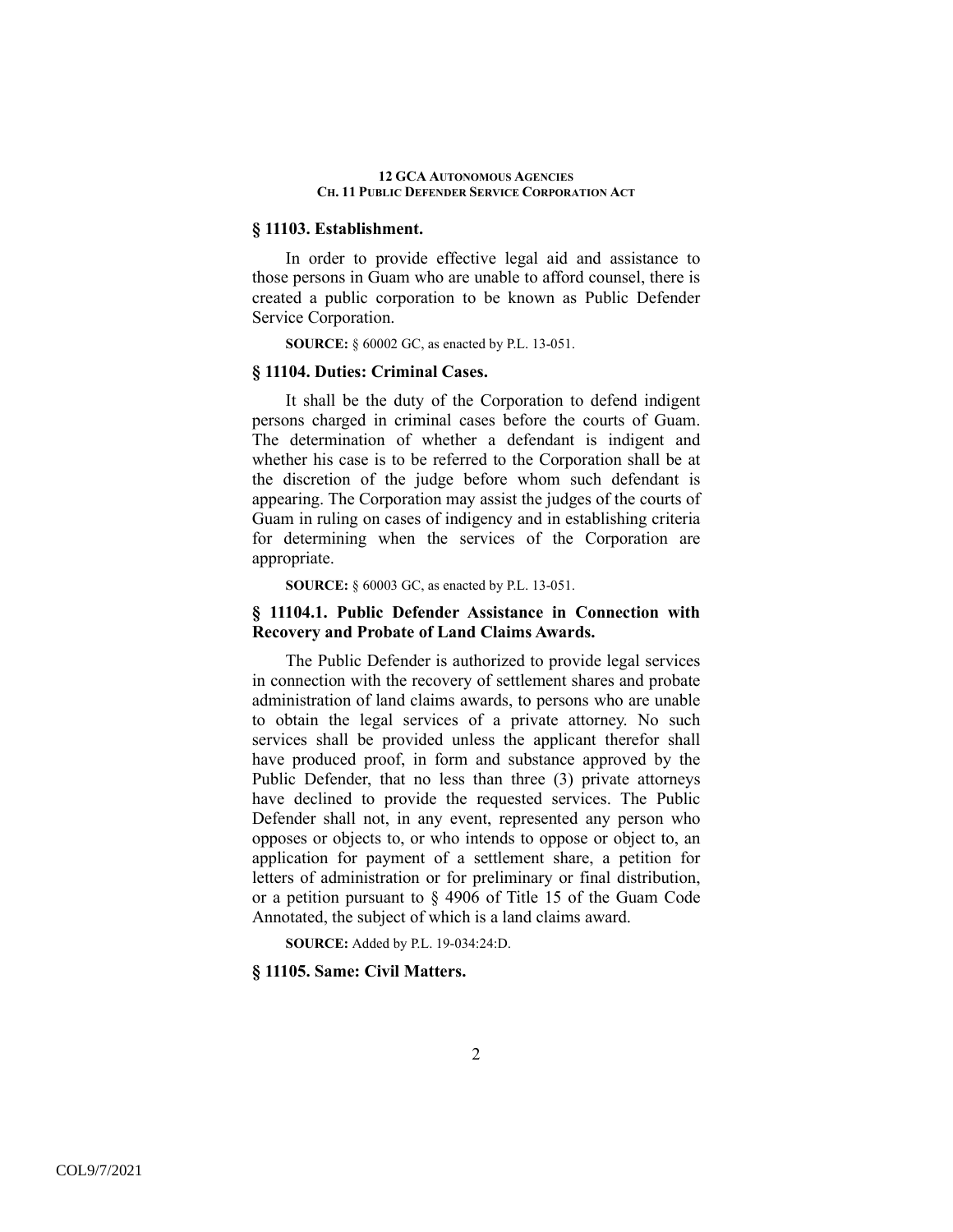The Corporation shall render legal aid and assistance to those persons in Guam, who, under rules established by the Corporation, are in the greatest economic and social need of legal assistance and representation. The Corporation shall not accept fee-generating cases and shall give legal assistance in civil matters only to those who would otherwise not receive such assistance. The Corporation may apply for, receive, and administer grants, subgrants or enter into intragovernmental and intergovernmental agreements to provide legal services to elderly individuals, as defined pursuant to local or federal laws, regulations, or guidelines. The Corporation is authorized to comply with the requirements of federal grants, subgrants, and intragovernmental and intergovernmental agreements, to include representation of individuals who may qualify for services pursuant to the terms of federal grants, subgrants, and intragovernmental and intergovernmental agreements.

**SOURCE:** § 60004 GC, as enacted by P.L. 13-051. Amended by P.L. 36- 019:2 (May 3, 2021).

## **§ 11106. Powers.**

 The Corporation has the power to do any and all things necessary to further the purposes of this Chapter and to perform the duties imposed by §§ 11104, 11105 and 11115.

**SOURCE:** § 60005 GC, as enacted by P.L. 13-051; amended by P.L. 14- 98.

## **§ 11107. Board of Trustees.**

 (a) All powers vested in the Corporation, except as otherwise provided in this Chapter, shall be exercised by the Board. The Board shall consist of five (5) Trustees: the Chief Justice of the Supreme Court of Guam, who shall be Chairman; the Presiding Judge of the Superior Court of Guam who shall be Vice-Chairman; the President of the Guam Bar Association; and two (2) members appointed by the Chief Justice of the Supreme Court of Guam, whose terms shall be for three (3) years. Neither person appointed by the Chief Justice shall be the Attorney General, or a member of his staff. The Trustees shall not be employees of the Corporation.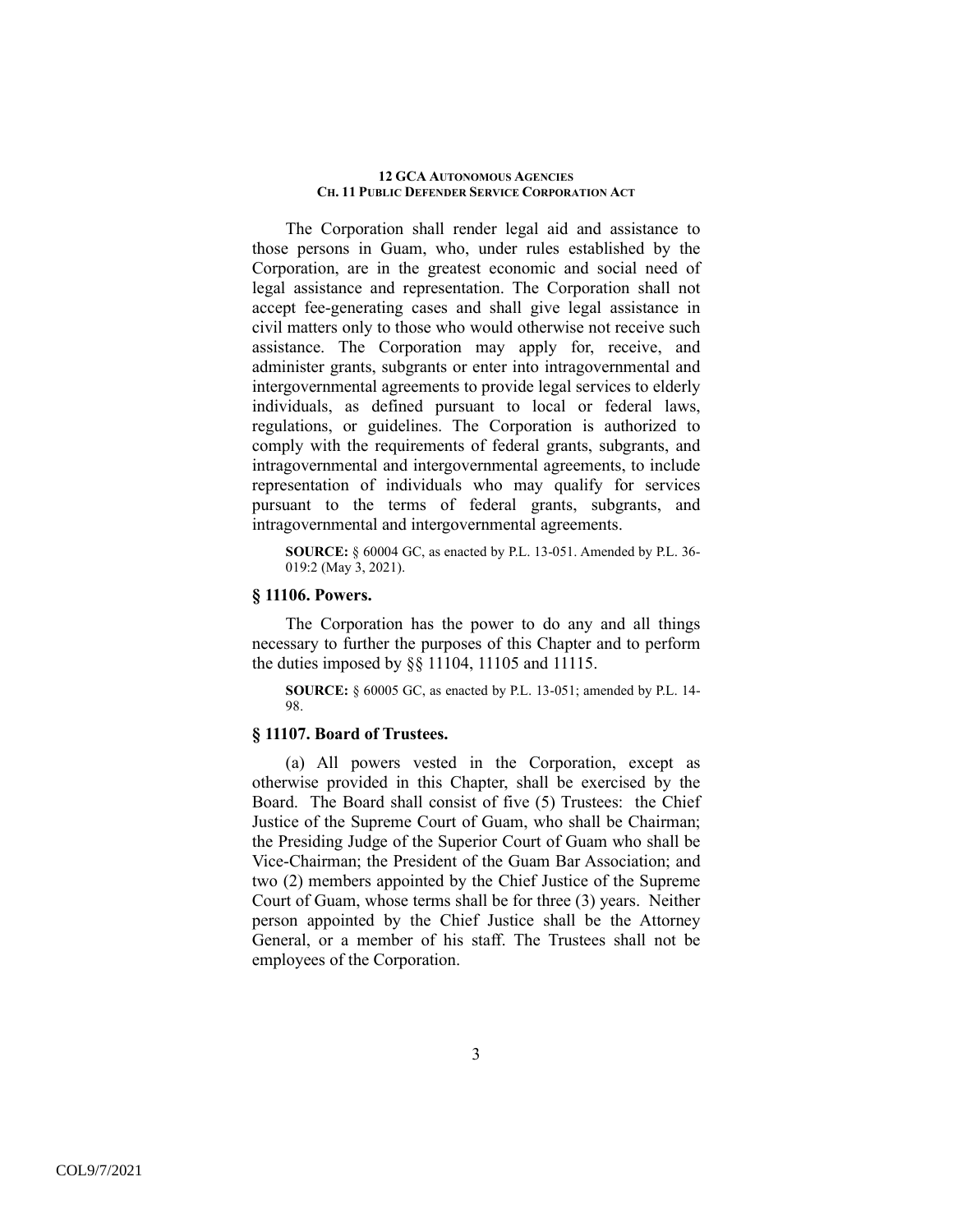(b) Three (3) Trustees shall constitute a quorum of the Board for the transaction of all business. Subject to the provisions of the Administrative Adjudication Act, the Board may adopt rules and regulations governing the conduct of its affairs.

**SOURCE:** § 60006 GC, as enacted by P.L. 13-051. Subsection (a) amended by P.L. 27-104:3.

## **§ 11108. Director.**

 The Board shall appoint a Director who shall have at least five (5) years experience in the practice of law. The Director shall be a member of the classified service. The Director shall have the sole responsibility to carry out the purposes and duties of the Corporation.

**SOURCE:** § 60007 GC, as enacted by P.L. 13-051.

## **§ 11109. Personnel.**

 The Director is authorized to appoint a Deputy Director, and such other personnel, and fix their duties, under and in accordance with 4 GCA, as may be necessary for purposes of this Chapter.

**SOURCE:** § 60008 GC, as enacted by P.L. 13-051.

### **§ 11110. Employment.**

(a) Pursuant to the provisions of 4 GCA § 4105 the Board shall establish rules and regulations governing selection, promotion, performance evaluation, demotion, suspension and other disciplinary action for the employees of the Corporation.

(b) Employees of the Corporation shall be members of the Government of Guam Retirement Fund, subject to the provisions of 4 GCA § 8105, except that for the purposes of Subsection (a) of said Section, the employees of the Corporation shall not be considered employees of a "public corporation," whereby their membership in the Fund is optional and membership therein must be specifically requested. The Corporation shall contribute to the Government of Guam Retirement Fund on the basis of annual billings as determined by the Board of Trustees, Government of Guam Retirement Fund, for the government share of the cost of the retirement benefits applicable to the Corporation's employees and their beneficiaries. The Corpora-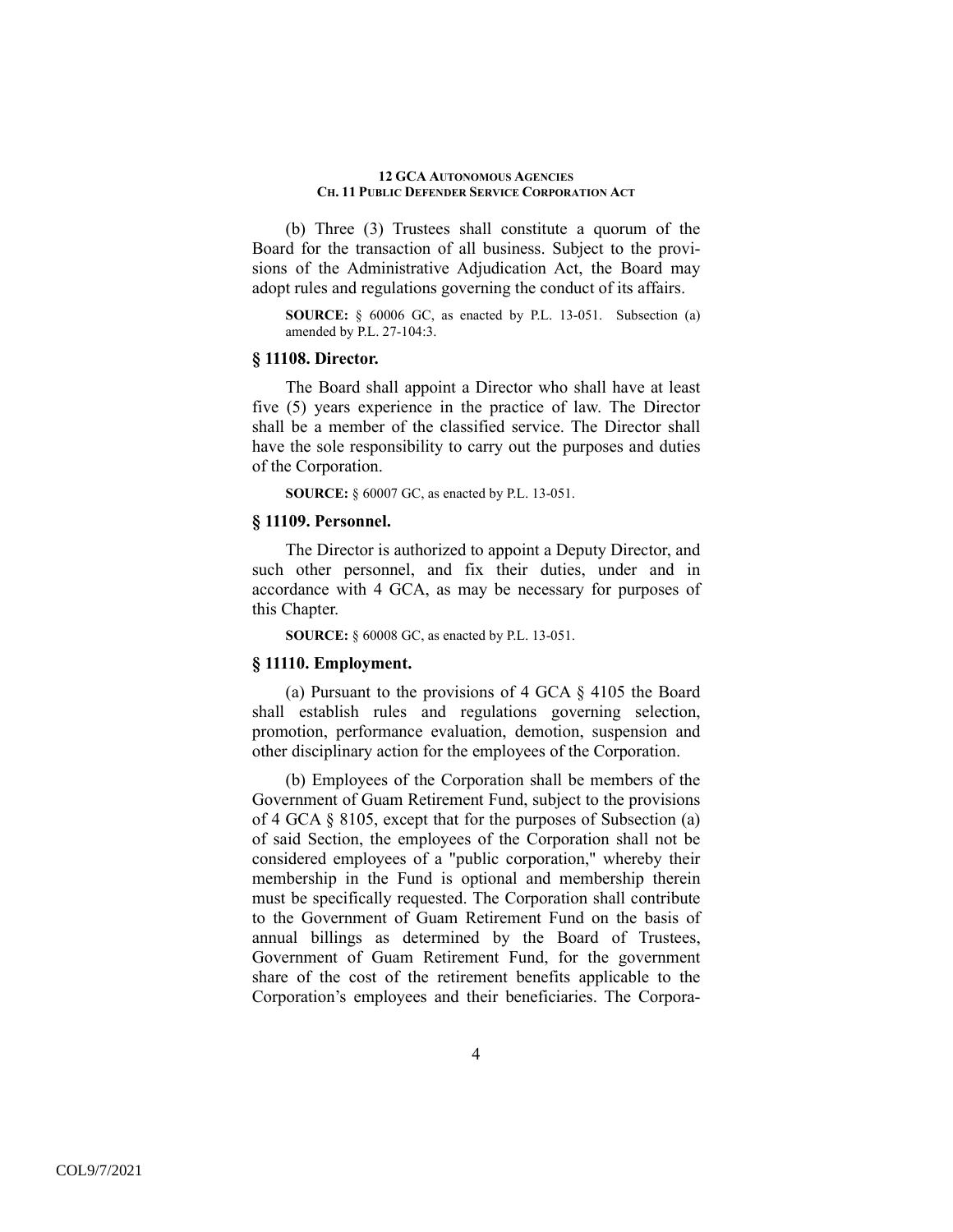tion shall also contribute to the Workmen's Compensation Fund, on the basis of annual billings as determined by the Workmen's Compensation Commissioner, for the benefit payments made from such Fund on account of the Corporation's employees.

(c) Notwithstanding any other provision of law, compensation for employees of the Public Defender Service Corporation *shall* be in accordance with the compensation plan set forth in the "Government of Guam Competitive Wage Act of 2014" transmitted to *I Liheslaturan Guåhan* on January 15, 2014, subject to appropriations from *I Liheslaturan Guåhan.*

**SOURCE:** § 60009 GC, as enacted by P.L. 13-051. Subsection (c) added by P.L. 32-181:VII:II:4 (Sept. 5, 2014).

# **§ 11111. Attorneys.**

 The attorneys employed by the Corporation may practice before the courts of Guam on the same basis as other government attorneys pursuant to § 28002.2 of the Government Code.

**SOURCE:** § 60010 GC, as enacted by P.L. 13-051.

**NOTE:** See 7 GCA Chapter 9 and 9A for the latest law on the practice of law by attorneys working for the Government of Guam.

# **§ 11112. Employees.**

 The Director shall be a successor to the Public Defender of Guam. All employees of the Office of the Public Defender of Guam shall be transferred to the Public Defender Service Corporation.

Any person accepting employment under this Section shall receive not less than the straight-time rate of compensation he was receiving immediately before the transfer date. The other employment benefits and rights, including retirement and leave of such transferred employees, shall be governed by the provisions of § 11110 of this Chapter.

**SOURCE:** § 60011 GC, as enacted by P.L. 13-051.

## **§ 11113. Fiscal Authority Accounting; Expenditures.**

 (a) There is hereby established a fund to be known as the "Public Defender Service Corporation Fund," which shall be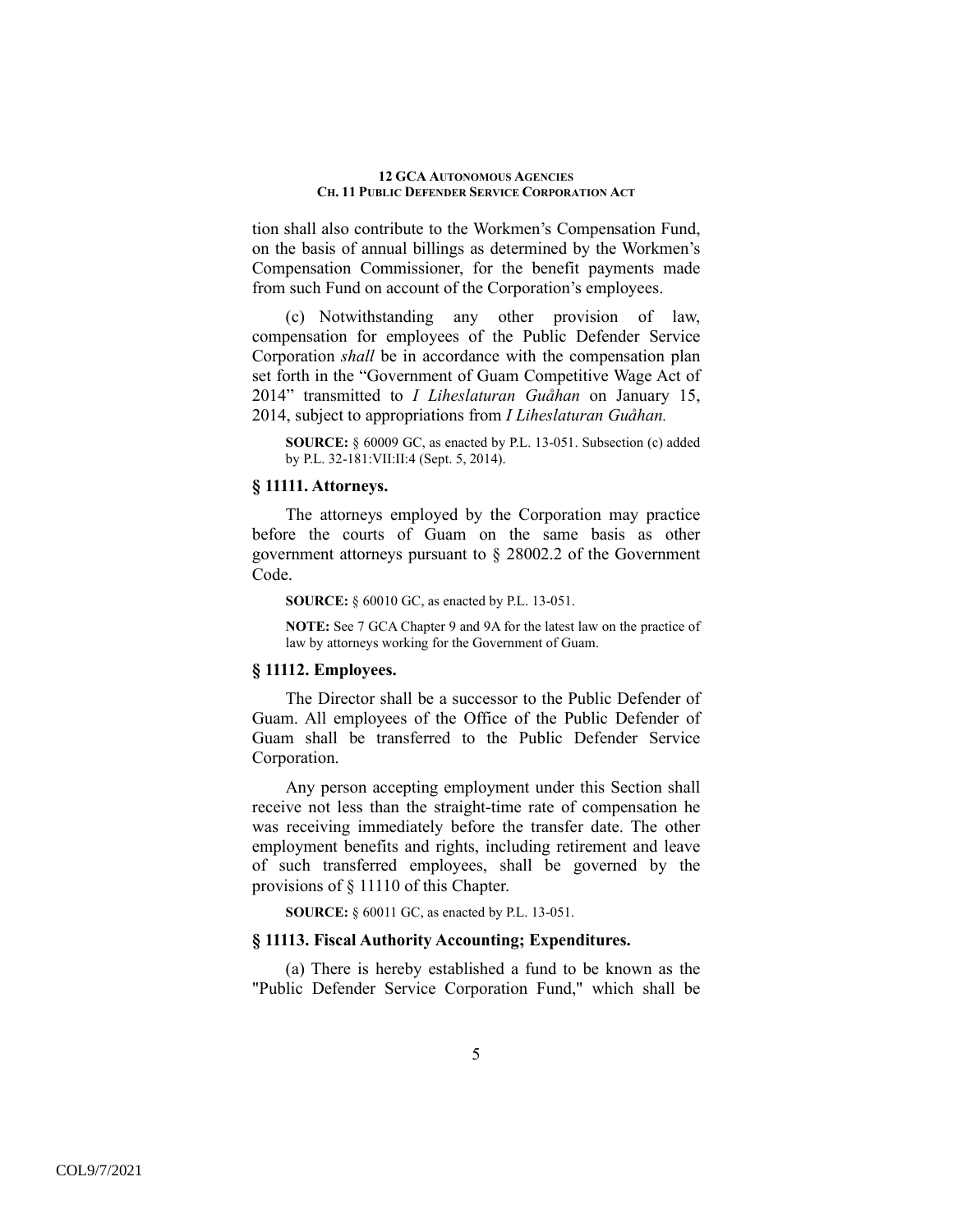maintained by the General Administrative Services of the Judicial Branch separate and apart from other funds of the Government, and independent records and accounts shall be maintained in connection therewith. Every quarter the financial statement of the Fund shall be furnished the Guam Legislature.

(b) All moneys received by the Corporation, from whatever source derived, shall be deposited in said Public Defender Service Corporation Fund in eligible banks as defined in § 6311 of the Government Code.

(c) All expenditures shall be made from said Public Defender Service Corporation Fund.

(d) The Board shall adopt and maintain a uniform system of accounting.

**SOURCE:** § 60012 GC, as enacted by P.L. 13-051.

# **§ 11113.1. Lapses.**

 The Public Defender Service Corporation shall be allowed to carry over all lapses from fiscal year to fiscal year, beginning with Fiscal Year 2000, notwithstanding any other provisions of law, or administrative provisions in public laws setting forth each fiscal year's budget. This provision shall remain in effect in all budgets hereafter, unless specifically amended or repealed by subsequent legislation. The language, notwithstanding any other provision of law, shall not constitute a specific repeal of this provision.

**SOURCE:** Added by P.L. 25-176:14.

## **§ 11114. Transfer of Property.**

 There is transferred to the Corporation all items of property now assigned to the Office of the Public Defender of Guam.

**SOURCE:** § 60013 GC, as enacted by P.L. 13-051.

## **§ 11115. Federal Landtakings: Legal Aid and Assistance.**

 Notwithstanding the provisions of § 11105 of this Title, the Public Defender Corporation shall assist and represent in court or otherwise persons who have apparently valid claims under §204 (relating to federal landtakings) of the Territorial Omnibus